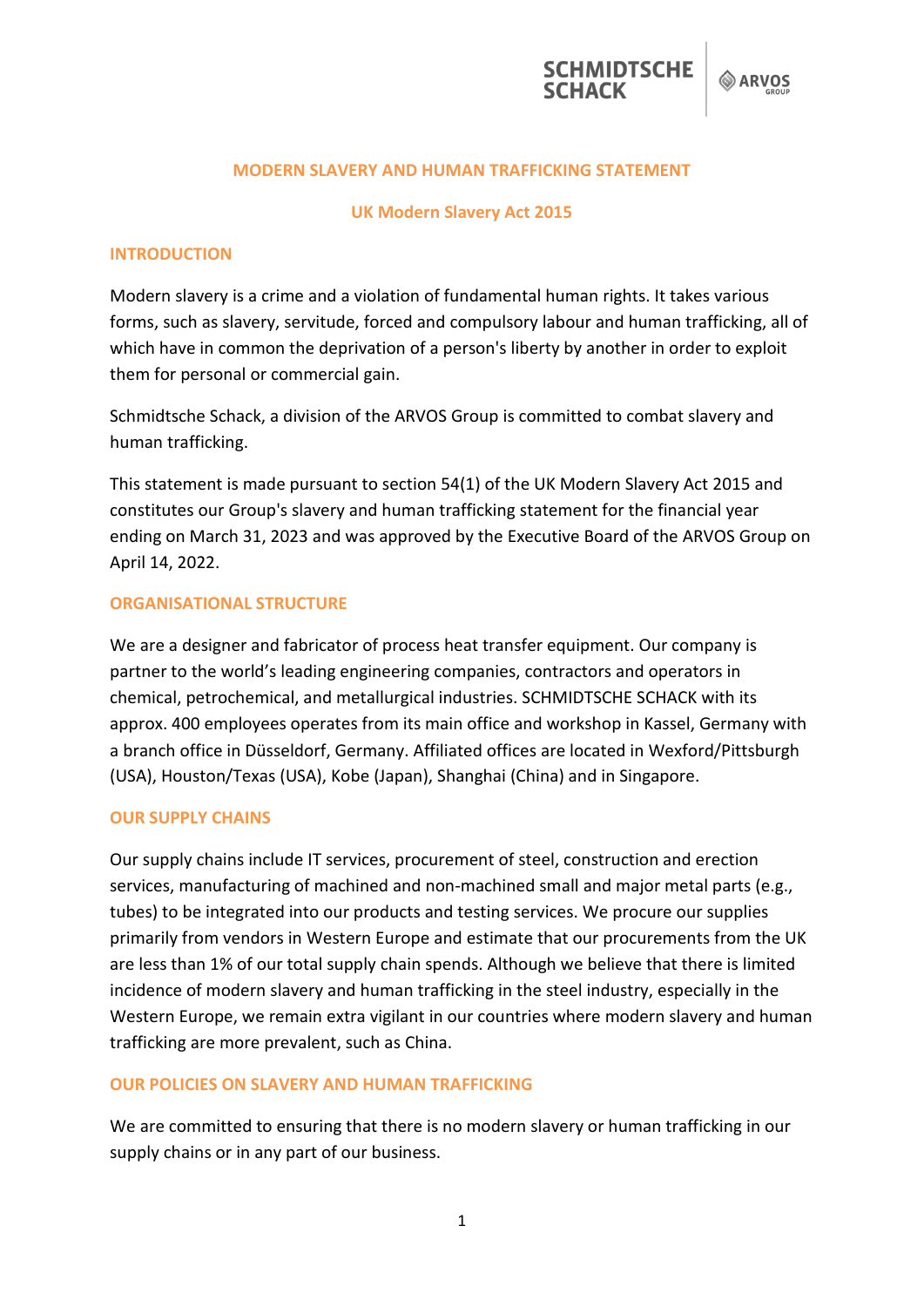**SCHMIDTSCHE** 

In light of the obligation to report on measures to ensure that all parts of our business and supply chain are slavery free we enacted a designated Section 16 on Modern Slavery and Human Trafficking in our Group's Code of Conduct [https://www.arvos](https://www.arvos-group.com/compliance/code-of-conduct/)[group.com/compliance/code-of-conduct/a](https://www.arvos-group.com/compliance/code-of-conduct/)nd a Section 2 in our Group's Sourcing Policy [https://www.arvos-group.com/compliance/supplier-compilance.](https://www.arvos-group.com/compliance/supplier-compilance)

Those Sections demonstrate our commitment to acting ethically and with integrity in all our business relationships and to implementing and enforcing effective systems and controls to ensure slavery and human trafficking is not taking place anywhere in our supply chains.

# **DUE DILIGENCE PROCESSES FOR SLAVERY AND HUMAN TRAFFICKING**

As part of our initiative to identify and mitigate risk we have made accountable the responsible heads of supply chain to report any issues pertaining to modern slavery and human trafficking to the ARVOS Group Management, who in turn report any issues to the Group's Risk Management Function for immediate action and remediation.

We reserve the right to audit our business partners and our supply chains to help:

- Identify and assess potential risk areas in our supply chains.
- Identify inappropriate employment practices.
- Mitigate the risk of slavery and human trafficking occurring in our supply chains.
- Monitor potential risk areas in our supply chains.
- Protect whistle blowers, including an anonymous online whistle blower procedure.

# **SUPPLIER ADHERENCE TO OUR VALUES**

At Schmidtsche Schack, we have zero tolerance to slavery and human trafficking. To ensure that all those in our supply chain and business partners comply with our values, we operate in line with principles of responsible sourcing, including paying employees at the prevailing minimum wage applicable within their relevant county of operations. Also, we have in place a compliance programme which is designed to require our suppliers and other business partners to confirm adherence to the principles set forth in our above-mentioned Policies or to at least, demonstrate that they have equivalent principles and policies in place (selfcertification).

# **TRAINING**

To ensure a high level of understanding of the risks of modern slavery and human trafficking in our supply chains and our business, we provide training to our staff as part of our overall Compliance Trainings.